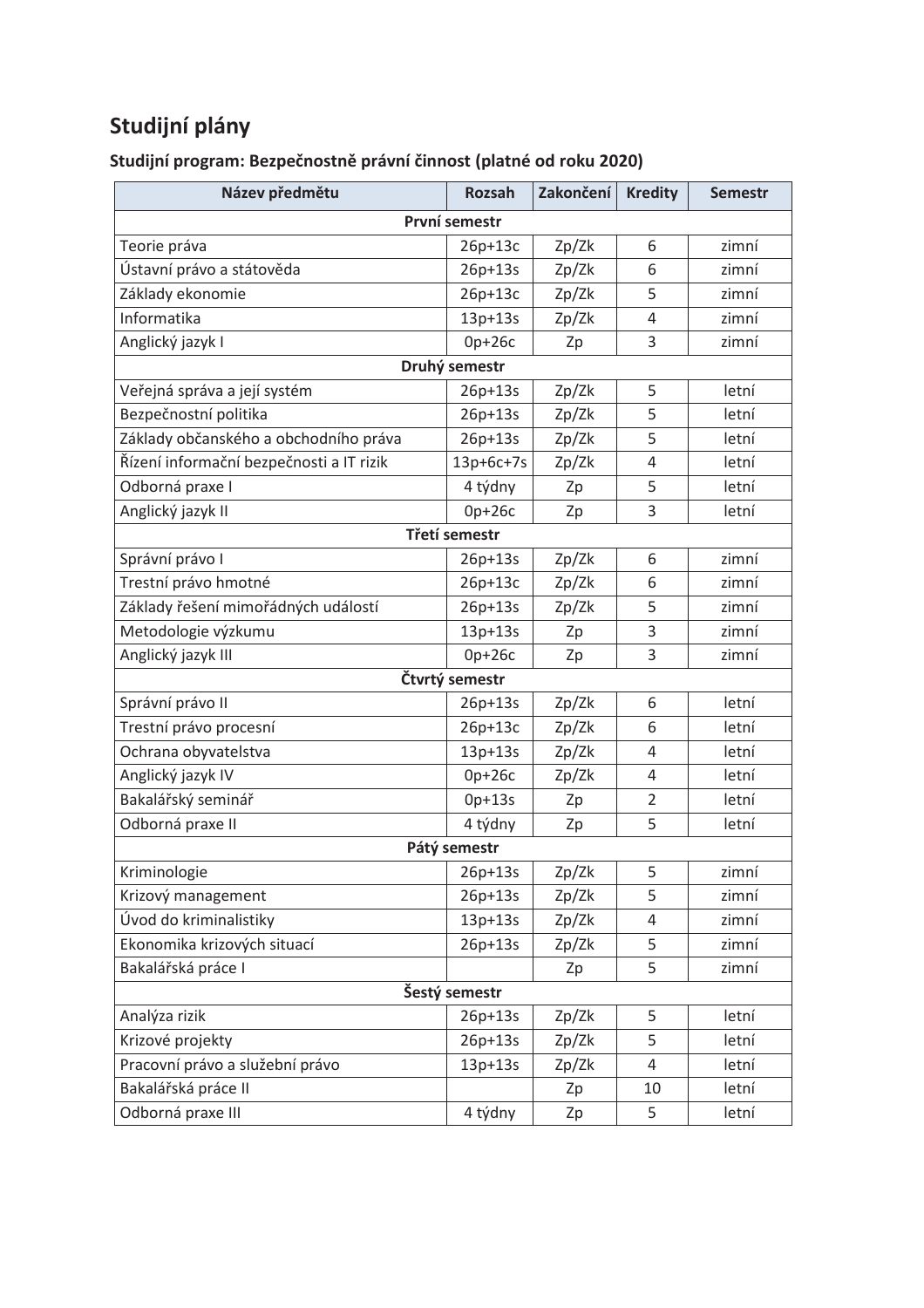| Povinně volitelné předměty - skupina A |    |   |       |  |  |
|----------------------------------------|----|---|-------|--|--|
| První semestr                          |    |   |       |  |  |
| $13p+13s$                              | Zp | 3 | zimní |  |  |
| $13p+13s$                              | Zp | 3 | zimní |  |  |
| Druhý semestr                          |    |   |       |  |  |
| $13p+13s$                              | Zp | 3 | letní |  |  |
| $13p+13s$                              | Zp | 3 | letní |  |  |
| Třetí semestr                          |    |   |       |  |  |
| $13p+13s$                              | Zp | 3 | zimní |  |  |
|                                        |    |   |       |  |  |
| $13p+13s$                              | Zp | 3 | zimní |  |  |
| Čtvrtý semestr                         |    |   |       |  |  |
| $13p+13s$                              | Zp | 3 | letní |  |  |
| 13p+13s                                | Zp | 3 | letní |  |  |
| Pátý semestr                           |    |   |       |  |  |
| $13p+13s$                              | Zp | 3 | zimní |  |  |
| $13p+13s$                              | Zp | 3 | zimní |  |  |
| Šestý semestr                          |    |   |       |  |  |
| $13p+6c+7s$                            | Zp | 3 | letní |  |  |
| $13p+6c+7s$                            | Zp | 3 | letní |  |  |
|                                        |    |   |       |  |  |

Podmínka pro splnění této skupiny předmětů: Studenti jsou povinni si v každém semestru vybrat minimálně jeden předmět. Ve 3.-6. semestru student volí předmět dle zvoleného okruhu  $s\overline{z}z$ .

| Povinně volitelné předměty - skupina B                                                      |           |    |   |       |  |
|---------------------------------------------------------------------------------------------|-----------|----|---|-------|--|
| První semestr                                                                               |           |    |   |       |  |
| Řízení a manažerské dovednosti                                                              | $13p+13s$ | Zp | 3 | zimní |  |
| Spisová a archivní služba                                                                   | $13p+13s$ | Zp | 3 | zimní |  |
| Druhý semestr                                                                               |           |    |   |       |  |
| Veřejná ekonomika                                                                           | $13p+13s$ | Zp | 3 | letní |  |
| Sociální komunikace                                                                         | $13p+13s$ | Zp | 3 | letní |  |
| Třetí semestr                                                                               |           |    |   |       |  |
| Management veřejné správy                                                                   | $13p+13s$ | Zp | 3 | zimní |  |
| Mezinárodní aspekty bezpečnostního                                                          | $13p+13s$ | Zp | 3 | zimní |  |
| managementu                                                                                 |           |    |   |       |  |
| Čtvrtý semestr                                                                              |           |    |   |       |  |
| Profesní etika                                                                              | $13p+13s$ | Zp | 3 | letní |  |
| Synergie bezpečnostních a ekonomických                                                      | $13p+13c$ | Zp | 3 | letní |  |
| procesů ve společenském prostředí                                                           |           |    |   |       |  |
| Pátý semestr                                                                                |           |    |   |       |  |
| Veřejné finance                                                                             | $13p+13c$ | Zp | 3 | zimní |  |
| Personální management                                                                       | 13p+13s   | Zp | 3 | zimní |  |
| Podmínka pro splnění této skupiny předmětů: Student je povinen si v každém semestru (vyjma  |           |    |   |       |  |
| šestého) vybrat minimálně jeden povinně volitelný předmět ze dvou, které jsou stanoveny pro |           |    |   |       |  |
| ten který semestr. To neplatí, pokud by v konkrétním studijním roce dosáhl již 60 kreditů.  |           |    |   |       |  |